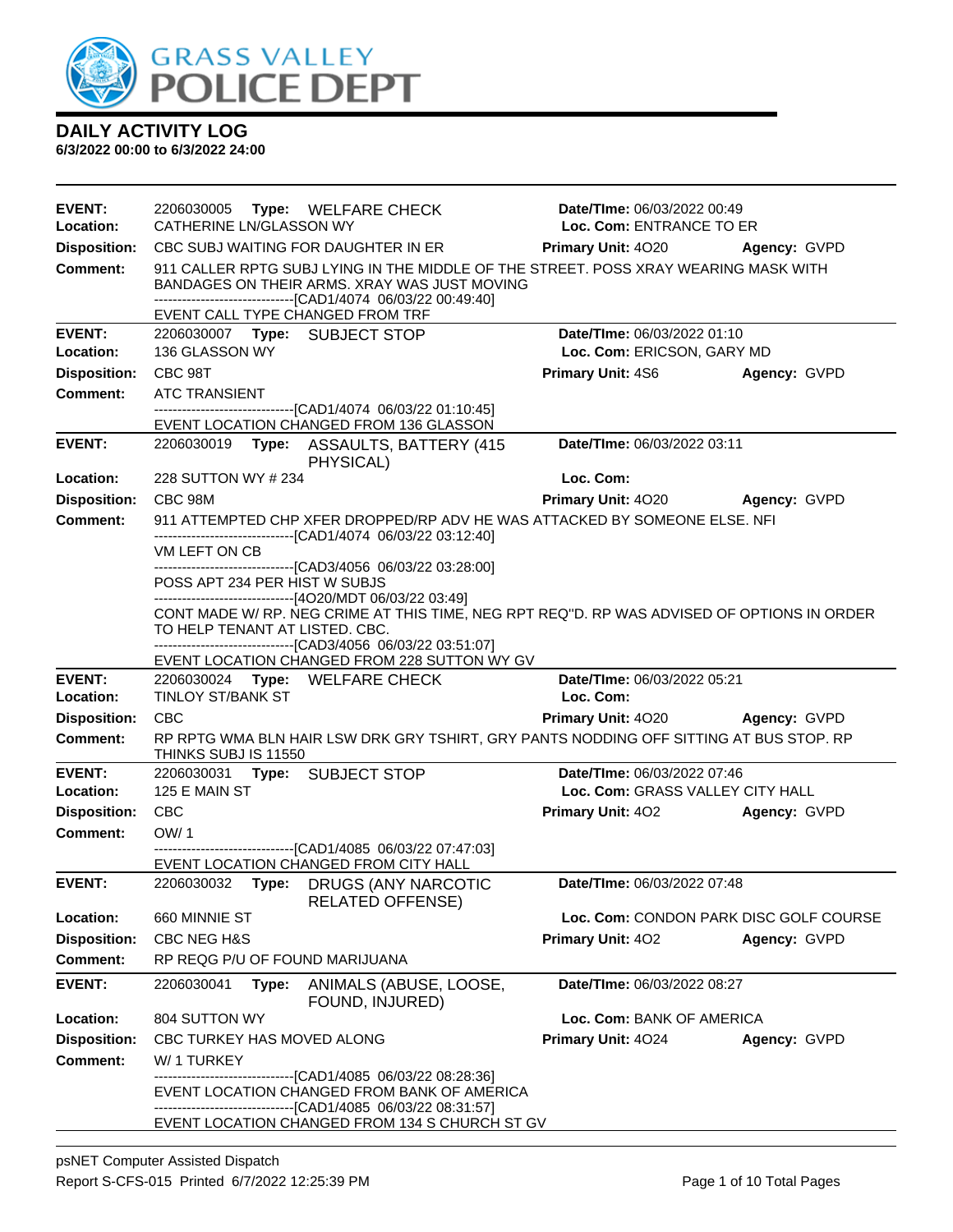

| <b>EVENT:</b>              |                                                                                                                                                                                  |  | 2206030053 Type: GV PUBLIC WORKS - WATER<br><b>ISSUE</b>                                                                | Date/TIme: 06/03/2022 08:57                                                             |                                                                                            |  |  |  |
|----------------------------|----------------------------------------------------------------------------------------------------------------------------------------------------------------------------------|--|-------------------------------------------------------------------------------------------------------------------------|-----------------------------------------------------------------------------------------|--------------------------------------------------------------------------------------------|--|--|--|
| Location:                  | 639 WHITING ST                                                                                                                                                                   |  |                                                                                                                         |                                                                                         | Loc. Com: WAGON WHEEL ESTATES                                                              |  |  |  |
| <b>Disposition:</b>        | HBD HANDLED PER PW                                                                                                                                                               |  |                                                                                                                         | <b>Primary Unit:</b>                                                                    | Agency: GVPD                                                                               |  |  |  |
| <b>Comment:</b>            |                                                                                                                                                                                  |  | HOMES AND THEY CANT SHUT IT OFF<br>------------------------------[CAD3/4051 06/03/22 09:03:26]                          | RP REQ WATER BE SHUT OFF SO THEY CAN COMPLETE REPAIRS. LEAK UNDER ONE OF THE MOBILE     |                                                                                            |  |  |  |
|                            | LM FOR PWW                                                                                                                                                                       |  |                                                                                                                         |                                                                                         |                                                                                            |  |  |  |
|                            | -------------------------------[CAD1/4085 06/03/22 09:04:42]<br>EVENT LOCATION CHANGED FROM 639 WHITING ST 26 GV<br>-------------------------------[CAD1/4085 06/03/22 10:04:54] |  |                                                                                                                         |                                                                                         |                                                                                            |  |  |  |
|                            | ADDITIONAL MSG LEFT FOR PWW                                                                                                                                                      |  | ***** EVENT CLOSED BY CAD3 WITH COMMENT-HANDLED PER PW                                                                  |                                                                                         |                                                                                            |  |  |  |
|                            |                                                                                                                                                                                  |  | --------------------------------[CAD3/4051 06/03/22 16:49:29]<br>LM FOR PWW TO GO BACK OUT AND TURN ON WATER PER RP REQ |                                                                                         |                                                                                            |  |  |  |
| <b>EVENT:</b>              | 2206030055                                                                                                                                                                       |  | Type: SUSPICIOUS CIRCUMSTANCE<br>(VEHICLE, PERSON                                                                       | Date/TIme: 06/03/2022 08:59                                                             |                                                                                            |  |  |  |
| Location:                  | 1005 SUTTON WY                                                                                                                                                                   |  |                                                                                                                         | Loc. Com: CVS                                                                           |                                                                                            |  |  |  |
| <b>Disposition:</b>        | UTL GOA                                                                                                                                                                          |  |                                                                                                                         |                                                                                         | Primary Unit: 4024 Agency: GVPD                                                            |  |  |  |
| Comment:                   |                                                                                                                                                                                  |  | LOOKS SCARED. VEH IS PARKED AT ENTRANCE                                                                                 | RP RPTG SUS MALES IN VEH BLK CHEV SUBURBAN. PER RP, THERE IS AN XRAY IN BACK OF VEH WHO |                                                                                            |  |  |  |
| <b>EVENT:</b>              |                                                                                                                                                                                  |  | 2206030058 Type: TRAFFIC (DUI, PARKING,<br>SPEED, HAZ                                                                   | Date/TIme: 06/03/2022 09:22                                                             |                                                                                            |  |  |  |
| Location:                  | 421 MARSHALL ST                                                                                                                                                                  |  |                                                                                                                         | Loc. Com:                                                                               |                                                                                            |  |  |  |
| <b>Disposition:</b>        | <b>CBC</b>                                                                                                                                                                       |  |                                                                                                                         |                                                                                         | <b>Primary Unit: 4Z15 Agency: GVPD</b>                                                     |  |  |  |
| Comment:                   | MOVED OR TICKETED.                                                                                                                                                               |  |                                                                                                                         | RP RPTG GRN JEEP LIC#3XDT908 AGAIN PARKED BETWEEN NO PARKING SIGNS. RP DEMANDS IT BE    |                                                                                            |  |  |  |
| <b>EVENT:</b>              |                                                                                                                                                                                  |  | 2206030062 Type: FOLLOWUP                                                                                               | Date/TIme: 06/03/2022 09:47                                                             |                                                                                            |  |  |  |
| Location:                  | 125 NEAL ST                                                                                                                                                                      |  |                                                                                                                         | Loc. Com: E DANIELS PARK                                                                |                                                                                            |  |  |  |
| <b>Disposition:</b>        | <b>CBC</b>                                                                                                                                                                       |  |                                                                                                                         | <b>Primary Unit: 402</b>                                                                | Agency: GVPD                                                                               |  |  |  |
| Comment:                   | E DANIELS PARK                                                                                                                                                                   |  | -------------------------------[CAD1/4085 06/03/22 09:49:30]                                                            |                                                                                         |                                                                                            |  |  |  |
| <b>EVENT:</b>              |                                                                                                                                                                                  |  | EVENT LOCATION CHANGED FROM 125 NEAL ST                                                                                 | Date/TIme: 06/03/2022 09:56                                                             |                                                                                            |  |  |  |
| Location:                  | 291 CYPRESS HILL DR                                                                                                                                                              |  | 2206030066 Type: ABANDONED VEHICLES                                                                                     | Loc. Com:                                                                               |                                                                                            |  |  |  |
| <b>Disposition:</b>        | WA WARNING GIVEN                                                                                                                                                                 |  |                                                                                                                         | <b>Primary Unit: 4Z15</b>                                                               | Agency: GVPD                                                                               |  |  |  |
| Comment:                   |                                                                                                                                                                                  |  | RP RPTG WHI RV LIC#8URR943 HAS BEEN PARKED FOR OVER A WEEK                                                              |                                                                                         |                                                                                            |  |  |  |
| <b>EVENT:</b>              | 2206030067                                                                                                                                                                       |  | Type: ANIMALS (ABUSE, LOOSE,<br>FOUND, INJURED)                                                                         | Date/TIme: 06/03/2022 10:00                                                             |                                                                                            |  |  |  |
| Location:                  | 1101 SUTTON WY                                                                                                                                                                   |  |                                                                                                                         | Loc. Com:                                                                               |                                                                                            |  |  |  |
| <b>Disposition:</b>        |                                                                                                                                                                                  |  | CBC DOGS CODE 4 IN VEH WITH OWNER                                                                                       | Primary Unit: 4024                                                                      | Agency: GVPD                                                                               |  |  |  |
| <b>Comment:</b>            | AS IT GETS WARMER                                                                                                                                                                |  |                                                                                                                         |                                                                                         | RP RPTG VEH BLU SATURN WITH DOG LOCKED IN VEH SINCE 0800. RP CONCERNED FOR WELFARE OF DOG  |  |  |  |
| <b>EVENT:</b>              | 2206030075 Type:                                                                                                                                                                 |  | <b>FOLLOWUP</b>                                                                                                         | Date/TIme: 06/03/2022 10:25                                                             |                                                                                            |  |  |  |
| Location:                  | 410 S CHURCH ST                                                                                                                                                                  |  |                                                                                                                         |                                                                                         | Loc. Com: ST JOSEPH'S CULTURAL CENTER                                                      |  |  |  |
| <b>Disposition:</b>        |                                                                                                                                                                                  |  | CBC ADVISED OF CASE DISPOSITION                                                                                         | <b>Primary Unit: 405</b>                                                                | Agency: GVPD                                                                               |  |  |  |
| <b>Comment:</b>            |                                                                                                                                                                                  |  |                                                                                                                         | OFF WEDDING TOMORROW AND RP NEEDS REASSURANCE SUBJ WILL NOT RETURN                      | RP REQG 1021 REF SUBJ WITH FIREARM WHO WAS THERE LAST WEEKEND. BRIDE IS ATTEMPTING TO CALL |  |  |  |
| <b>EVENT:</b><br>Location: | 2206030079<br>810 E MAIN ST                                                                                                                                                      |  | Type: SUBJECT STOP                                                                                                      | Date/TIme: 06/03/2022 10:39                                                             | Loc. Com: BIG A ROOT BEER DRIVE-IN                                                         |  |  |  |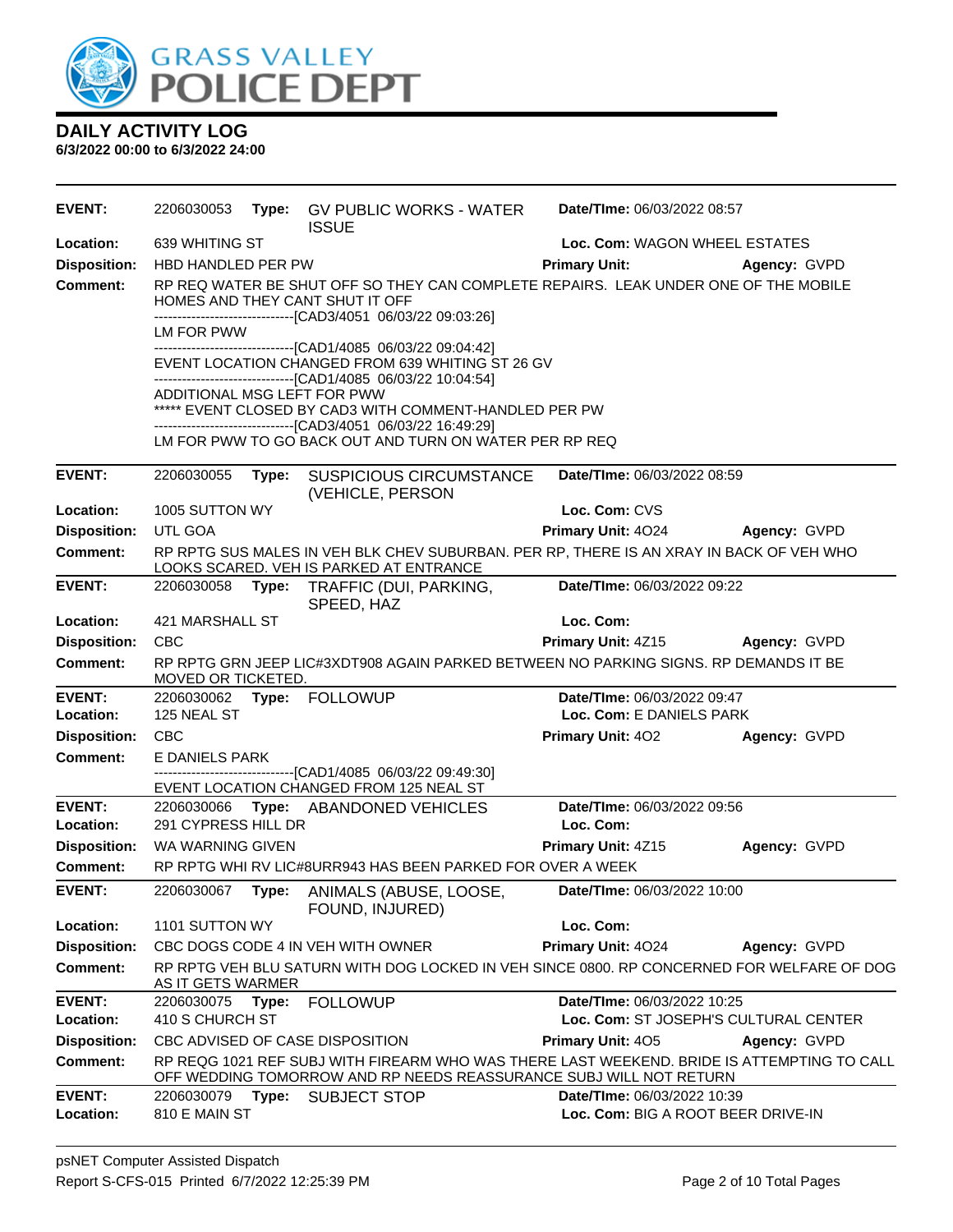

| <b>Disposition:</b>        | <b>CBC</b>                                                                            |       |                                                                                                                                                                                                                                                                                                                                                                 | Primary Unit: 4Z15                       | Agency: GVPD |
|----------------------------|---------------------------------------------------------------------------------------|-------|-----------------------------------------------------------------------------------------------------------------------------------------------------------------------------------------------------------------------------------------------------------------------------------------------------------------------------------------------------------------|------------------------------------------|--------------|
| <b>Comment:</b>            | OW <sub>1</sub>                                                                       |       |                                                                                                                                                                                                                                                                                                                                                                 |                                          |              |
|                            |                                                                                       |       | ---------------------------[CAD1/4085_06/03/22_10:39:14]<br>EVENT LOCATION CHANGED FROM BIG A                                                                                                                                                                                                                                                                   |                                          |              |
| <b>EVENT:</b>              | 2206030085                                                                            | Type: | ANIMALS (ABUSE, LOOSE,<br>FOUND, INJURED)                                                                                                                                                                                                                                                                                                                       | Date/TIme: 06/03/2022 11:00              |              |
| Location:                  | 602 WE MAIN ST                                                                        |       |                                                                                                                                                                                                                                                                                                                                                                 | Loc. Com:                                |              |
| <b>Disposition:</b>        | CBC                                                                                   |       |                                                                                                                                                                                                                                                                                                                                                                 | Primary Unit: 4Z32                       | Agency: GVPD |
| <b>Comment:</b>            |                                                                                       |       | RP RPTG DOG BITE. OCCD 15 AGO. REQG 1021                                                                                                                                                                                                                                                                                                                        |                                          |              |
| <b>EVENT:</b>              | 2206030091                                                                            | Type: | ANIMALS (ABUSE, LOOSE,<br>FOUND, INJURED)                                                                                                                                                                                                                                                                                                                       | Date/TIme: 06/03/2022 11:14              |              |
| Location:                  | 867 SUTTON WY                                                                         |       |                                                                                                                                                                                                                                                                                                                                                                 | Loc. Com: SAFEWAY                        |              |
| <b>Disposition:</b>        | <b>CBC</b>                                                                            |       |                                                                                                                                                                                                                                                                                                                                                                 | Primary Unit: 4Z32                       | Agency: GVPD |
| <b>Comment:</b>            |                                                                                       |       | 911 RPTG FINDING FAWN ON SIDE OF ROAD NEAR TRACTOR SUPPLY. REQG 1021 ON WHAT TO DO                                                                                                                                                                                                                                                                              |                                          |              |
| <b>EVENT:</b><br>Location: | 2206030095<br>154 OLYMPIA PARK RD                                                     | Type: | SUBJECT STOP                                                                                                                                                                                                                                                                                                                                                    | Date/TIme: 06/03/2022 11:29<br>Loc. Com: |              |
| <b>Disposition:</b>        | <b>CBC</b>                                                                            |       |                                                                                                                                                                                                                                                                                                                                                                 | Primary Unit: 4017                       | Agency: GVPD |
| <b>Comment:</b>            | OW/1                                                                                  |       |                                                                                                                                                                                                                                                                                                                                                                 |                                          |              |
|                            |                                                                                       |       | -------------------[CAD1/4085 06/03/22 11:29:38]<br>EVENT LOCATION CHANGED FROM 154 OLYMPIA PARK                                                                                                                                                                                                                                                                |                                          |              |
| <b>EVENT:</b>              | 2206030109                                                                            | Type: | <b>SUSPICIOUS CIRCUMSTANCE</b><br>(VEHICLE, PERSON                                                                                                                                                                                                                                                                                                              | Date/TIme: 06/03/2022 12:10              |              |
| Location:                  | DORSEY DR/49/20                                                                       |       |                                                                                                                                                                                                                                                                                                                                                                 | Loc. Com:                                |              |
| <b>Disposition:</b>        |                                                                                       |       |                                                                                                                                                                                                                                                                                                                                                                 | <b>Primary Unit: 4D7</b>                 | Agency: GVPD |
| <b>Comment:</b>            |                                                                                       |       | RP RPTG SUS MALE POSS TRYING TO START A FIRE. WMA BRO HAIR BLK SHIRT                                                                                                                                                                                                                                                                                            |                                          |              |
| <b>EVENT:</b>              | 2206030113                                                                            |       | Type: WELFARE CHECK                                                                                                                                                                                                                                                                                                                                             | <b>Date/Time: 06/03/2022 12:20</b>       |              |
| Location:                  | <b>SUTTON WY</b>                                                                      |       |                                                                                                                                                                                                                                                                                                                                                                 | Loc. Com: BY THE NEW FREED BLDG          |              |
| <b>Disposition:</b>        | MERGED 2206030114                                                                     |       |                                                                                                                                                                                                                                                                                                                                                                 | <b>Primary Unit:</b>                     | Agency: GVPD |
| <b>Comment:</b>            |                                                                                       |       | RP REQG WELFARE CHECK ON MALE WHO POSS 5150. WMA LONG GRY HAIR JEANS AND BACKPACK. MALE<br>WAS SCREAMING AND YELLING AT HOME TEAM<br>---------------------------[CAD3/4051_06/03/22 12:20:37]                                                                                                                                                                   |                                          |              |
|                            |                                                                                       |       | HOME TEAM NO LONGER ON SCENE<br>***** EVENT CLOSED BY CAD1 WITH COMMENT-2206030114                                                                                                                                                                                                                                                                              |                                          |              |
| <b>EVENT:</b>              |                                                                                       |       | 2206030114 Type: SUBJECT STOP                                                                                                                                                                                                                                                                                                                                   | Date/TIme: 06/03/2022 12:25              |              |
| Location:                  | <b>BRUNSWICK PLAZA</b>                                                                |       |                                                                                                                                                                                                                                                                                                                                                                 | Loc. Com:                                |              |
| <b>Disposition:</b>        |                                                                                       |       | CBC HE WAS DROPPED OFF AT BUS STOP                                                                                                                                                                                                                                                                                                                              | Primary Unit: 4024                       | Agency: GVPD |
| <b>Comment:</b>            | OW SUBJ                                                                               |       |                                                                                                                                                                                                                                                                                                                                                                 |                                          |              |
|                            | <b>LOCATION: SUTTON WY</b><br>BY THE NEW FREED BLDG<br>RP: NAME: CELESTE<br>12:20:37] |       | ------------------------------[MERGED CAD1/4085 06/03/2022 12:37:35]<br>MERGED 2206030113 TYPE: WEL<br>PHONE: 5752111 (530)<br>COMMENTS: RP REQG WELFARE CHECK ON MALE WHO POSS 5150. WMA LONG GRY HAIR JEANS AND<br>BACKPACK. MALE WAS SCREAMING AND YELLING AT HOME TEAM----------------------------------[CAD3/4051 06/03/22<br>HOME TEAM NO LONGER ON SCENE |                                          |              |
| <b>EVENT:</b>              | 2206030115 Type:                                                                      |       | 911                                                                                                                                                                                                                                                                                                                                                             | Date/TIme: 06/03/2022 12:26              |              |
|                            |                                                                                       |       | UNKNOWN/HANGUPS, ABANS                                                                                                                                                                                                                                                                                                                                          |                                          |              |
| Location:                  | 300 SIERRA COLLEGE DR # 110                                                           |       |                                                                                                                                                                                                                                                                                                                                                                 | Loc. Com:                                |              |
| <b>Disposition:</b>        | <b>HBD</b>                                                                            |       |                                                                                                                                                                                                                                                                                                                                                                 | <b>Primary Unit:</b>                     | Agency: GVPD |
| <b>Comment:</b>            | 911 ACCIDENTAL MISDIAL                                                                |       |                                                                                                                                                                                                                                                                                                                                                                 |                                          |              |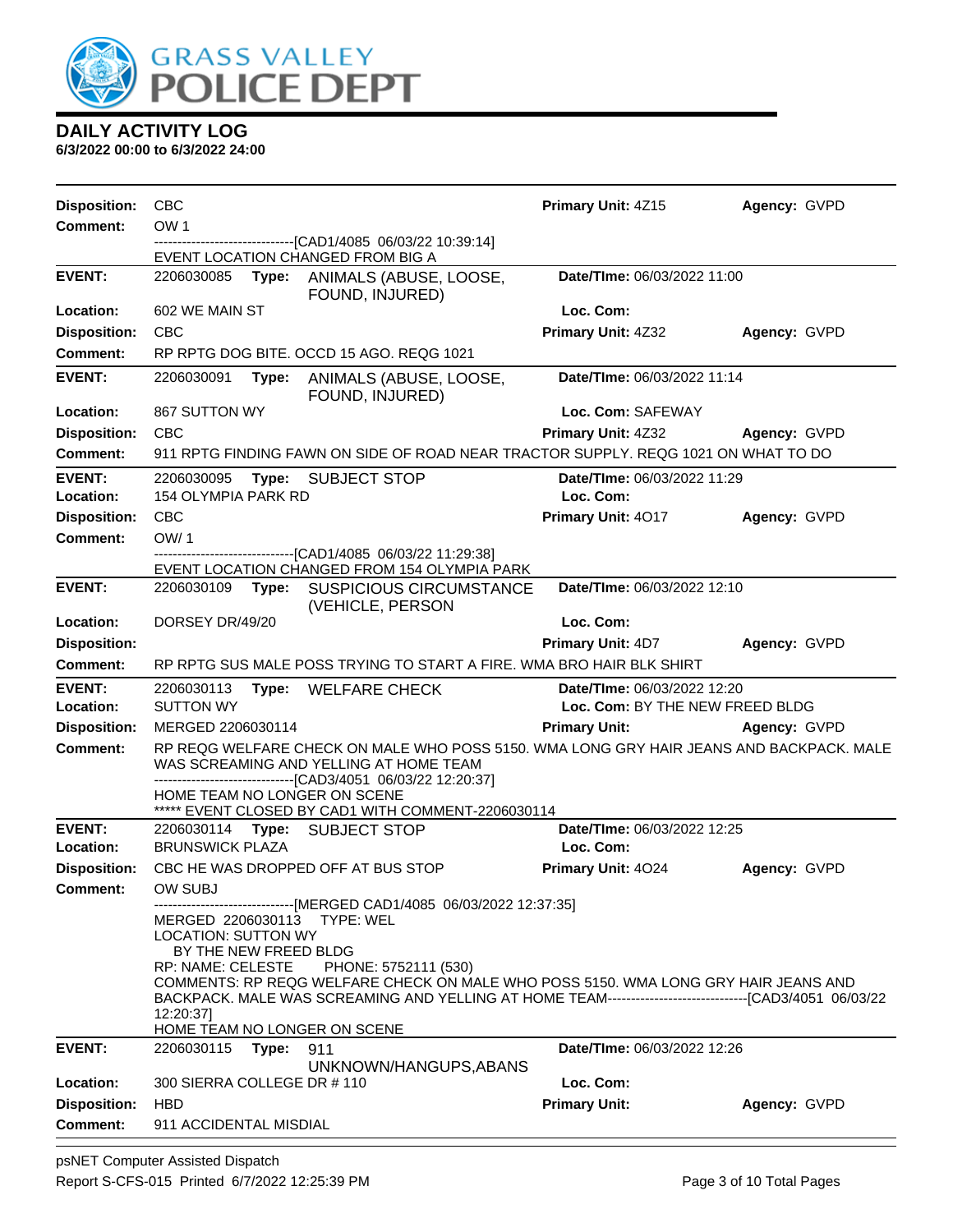

| EVENT:              | 2206030118                                                                                                                                                                                          | Type: | PUBLIC RELATION CONTACT                                                                                                                                                         | Date/TIme: 06/03/2022 12:41            |              |
|---------------------|-----------------------------------------------------------------------------------------------------------------------------------------------------------------------------------------------------|-------|---------------------------------------------------------------------------------------------------------------------------------------------------------------------------------|----------------------------------------|--------------|
| Location:           | 129 S AUBURN ST<br>Loc. Com: GRASS VALLEY POLICE DEPARTMENT                                                                                                                                         |       |                                                                                                                                                                                 |                                        |              |
| <b>Disposition:</b> | <b>CBC</b>                                                                                                                                                                                          |       |                                                                                                                                                                                 | Primary Unit: 405                      | Agency: GVPD |
| <b>Comment:</b>     |                                                                                                                                                                                                     |       | IN THE LOBBY FIX IT TICKET SIGN OFF.                                                                                                                                            |                                        |              |
| <b>EVENT:</b>       | 2206030119                                                                                                                                                                                          | Type: | <b>SUSPICIOUS CIRCUMSTANCE</b><br>(VEHICLE, PERSON                                                                                                                              | Date/TIme: 06/03/2022 12:52            |              |
| Location:           | OAK ST/CENTRAL AV                                                                                                                                                                                   |       |                                                                                                                                                                                 | Loc. Com:                              |              |
| <b>Disposition:</b> | <b>CBC</b>                                                                                                                                                                                          |       |                                                                                                                                                                                 | Primary Unit: 4024                     | Agency: GVPD |
| <b>Comment:</b>     |                                                                                                                                                                                                     |       | RP RPTG SUS MALE WITH METAL DETECTOR DIGGING HOLES. ASSOC VEH GRY DODG TRUCK LIC#70333E3                                                                                        |                                        |              |
|                     | UNK DESC ON MALE                                                                                                                                                                                    |       |                                                                                                                                                                                 |                                        |              |
| <b>EVENT:</b>       | 2206030121                                                                                                                                                                                          | Type: | <b>BURGLARY (AUTO,</b>                                                                                                                                                          | Date/TIme: 06/03/2022 13:02            |              |
|                     |                                                                                                                                                                                                     |       | RESIDENCE, COMMERCIAL)                                                                                                                                                          |                                        |              |
| Location:           | <b>GOLD MINERS INN</b>                                                                                                                                                                              |       |                                                                                                                                                                                 | Loc. Com:                              |              |
| <b>Disposition:</b> | <b>RPT</b>                                                                                                                                                                                          |       |                                                                                                                                                                                 | Primary Unit: 4Z15                     | Agency: GVPD |
| Case No:            | G2201392                                                                                                                                                                                            |       |                                                                                                                                                                                 |                                        |              |
| <b>Comment:</b>     | RP STANDING BY AT GVPD TO REPORT HIS VEH WAS BROKEN INTO AT LISTED ON 5/29. RP WILL BE<br>OUTSIDE WAITING, WITH A BICYCLE WITH HIM<br>--------------------------------[CAD3/4051 06/03/22 13:16:23] |       |                                                                                                                                                                                 |                                        |              |
|                     |                                                                                                                                                                                                     |       | ISSUED CASE# G2201392 FOR AGENCY GVPD by UNIT 4Z15                                                                                                                              |                                        |              |
| <b>EVENT:</b>       | 2206030126                                                                                                                                                                                          |       | <b>Type: VEH CITES, VIN, TOWS, DUI</b>                                                                                                                                          | Date/TIme: 06/03/2022 13:11            |              |
| Location:           | <b>1255 E MAIN ST</b>                                                                                                                                                                               |       |                                                                                                                                                                                 | Loc. Com: KNCO                         |              |
| <b>Disposition:</b> | UTL                                                                                                                                                                                                 |       |                                                                                                                                                                                 | Primary Unit: 4024                     | Agency: GVPD |
| <b>Comment:</b>     |                                                                                                                                                                                                     |       | RP REPORTING CAMPER PARKED ADJACENT TO E MAIN, IN LOWER LOT NEAR KNCO. HAS BEEN THERE 24<br>HOURS. RP BELIVES THERE MAY BE PEOPLE CAMPING IN IT, UNABLE TO PROVIDE FURTHER DESC |                                        |              |
| <b>EVENT:</b>       | 2206030129                                                                                                                                                                                          | Type: | ANIMALS (ABUSE, LOOSE,<br>FOUND, INJURED)                                                                                                                                       | Date/TIme: 06/03/2022 13:15            |              |
| Location:           | <b>COMBIE RD</b>                                                                                                                                                                                    |       |                                                                                                                                                                                 | Loc. Com:                              |              |
| <b>Disposition:</b> | <b>CBC</b>                                                                                                                                                                                          |       |                                                                                                                                                                                 | Primary Unit: 4Z32                     | Agency: GVPD |
| <b>Comment:</b>     | <b>TRANSFER OF INJURED FAWN</b>                                                                                                                                                                     |       |                                                                                                                                                                                 |                                        |              |
| <b>EVENT:</b>       | 2206030136                                                                                                                                                                                          | Type: | VEH CITES, VIN, TOWS, DUI                                                                                                                                                       | Date/TIme: 06/03/2022 13:32            |              |
| Location:           | 867 SUTTON WY                                                                                                                                                                                       |       |                                                                                                                                                                                 | Loc. Com: SAFEWAY                      |              |
| <b>Disposition:</b> | <b>CBC</b>                                                                                                                                                                                          |       |                                                                                                                                                                                 | Primary Unit: 4024                     | Agency: GVPD |
| <b>Comment:</b>     | O/W MC                                                                                                                                                                                              |       |                                                                                                                                                                                 |                                        |              |
|                     |                                                                                                                                                                                                     |       | ---------------[CAD3/4051_06/03/22 13:33:20]<br>EVENT LOCATION CHANGED FROM SAFEWAY                                                                                             |                                        |              |
| <b>EVENT:</b>       |                                                                                                                                                                                                     |       | 2206030141 Type: ANIMALS (ABUSE, LOOSE,<br>FOUND, INJURED)                                                                                                                      | Date/TIme: 06/03/2022 13:40            |              |
| Location:           | 660 MINNIE ST                                                                                                                                                                                       |       |                                                                                                                                                                                 | Loc. Com: CONDON PARK                  |              |
| <b>Disposition:</b> | <b>CBC</b>                                                                                                                                                                                          |       |                                                                                                                                                                                 | <b>Primary Unit: 4024</b>              | Agency: GVPD |
| Comment:            | INSIDE THE PARK.                                                                                                                                                                                    |       | RP REPORTING LOOSE GREYHOUND ALONE, RP STATES SHE CANNOT FIND DOGS OWNER. WHI<br>GRAYHOUND, RP HAS CONTAINED IT IN THE SMALL DOG PARK, BUT HAS TO LEAVE SO SHE IS LEAVING IT    |                                        |              |
| <b>EVENT:</b>       | 2206030145                                                                                                                                                                                          | Type: | BURGLARY (AUTO,                                                                                                                                                                 | Date/TIme: 06/03/2022 13:52            |              |
| Location:           | 200 DORSEY DR # 23                                                                                                                                                                                  |       | RESIDENCE, COMMERCIAL)                                                                                                                                                          | Loc. Com: SPRINGHILL GARDEN APARTMENTS |              |
|                     | <b>RPT</b>                                                                                                                                                                                          |       |                                                                                                                                                                                 |                                        | Agency: GVPD |
| <b>Disposition:</b> | G2201394                                                                                                                                                                                            |       |                                                                                                                                                                                 | <b>Primary Unit: 4D7</b>               |              |
| <b>Case No:</b>     |                                                                                                                                                                                                     |       |                                                                                                                                                                                 |                                        |              |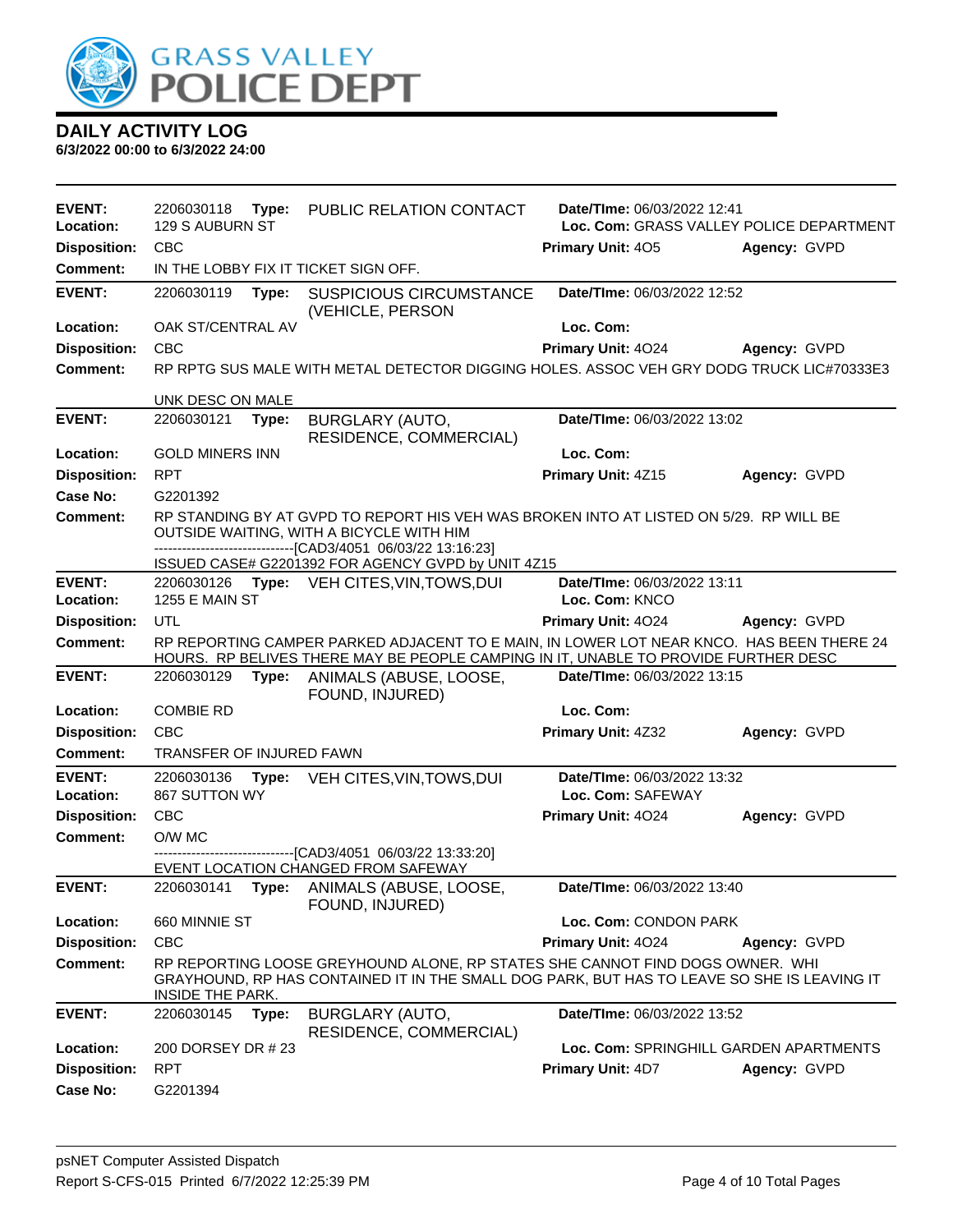

| <b>Comment:</b>            | RP REPORTING COLD 459, OCCURED SOMETIME IN LAST 36 HOURS. ENTRY MADE THROUGH SLIDING<br>GLASS DOOR, SU USED KNIFE TO PRY OPEN, KNIFE LEFT IN PLANTER. RP STANDING BY ON SCENE WITH<br>APT MANAGEMENT |                                                   |                     |  |  |  |
|----------------------------|------------------------------------------------------------------------------------------------------------------------------------------------------------------------------------------------------|---------------------------------------------------|---------------------|--|--|--|
|                            | -------------------------------[CAD3/4051 06/03/22 14:13:33]<br>ISSUED CASE# G2201394 FOR AGENCY GVPD by UNIT 4D7                                                                                    |                                                   |                     |  |  |  |
| <b>EVENT:</b>              | 2206030147 Type: FOOT PATROL                                                                                                                                                                         | Date/TIme: 06/03/2022 13:55                       |                     |  |  |  |
| Location:                  | TIMBERWOOD DRIVE / JACK RABBIT                                                                                                                                                                       | Loc. Com:                                         |                     |  |  |  |
| <b>Disposition:</b>        | CIT 136 PC, 11377, 11364, 148 PC                                                                                                                                                                     | Primary Unit: 4017                                | Agency: GVPD        |  |  |  |
| Case No:                   | G2201395                                                                                                                                                                                             |                                                   |                     |  |  |  |
| Comment:                   | -------------------------------[CAD3/4051 06/03/22 14:18:43]<br>ISSUED CASE# G2201395 FOR AGENCY GVPD by UNIT 4017                                                                                   |                                                   |                     |  |  |  |
| <b>EVENT:</b>              | Date/TIme: 06/03/2022 13:58<br>2206030151 Type: DISTURBANCE (NOISE,<br>MUSIC, VERBAL, BARKI                                                                                                          |                                                   |                     |  |  |  |
| Location:                  | MINERS TL/EA EMPIRE ST                                                                                                                                                                               | Loc. Com:                                         |                     |  |  |  |
| <b>Disposition:</b>        | <b>GOA</b>                                                                                                                                                                                           | <b>Primary Unit: 402</b>                          | Agency: GVPD        |  |  |  |
| <b>Comment:</b>            | 911 RPTG 415 BETWEEN MALE AND FEMALE                                                                                                                                                                 |                                                   |                     |  |  |  |
|                            | WMA DRK SHIRT<br><b>WFA YELLOW SHIRT</b><br>-------------------------------[CAD3/4051_06/03/22 14:01:20]                                                                                             |                                                   |                     |  |  |  |
|                            | 401 ADVISED                                                                                                                                                                                          |                                                   |                     |  |  |  |
|                            | ---------------------------------[CAD3/4051 06/03/22 14:07:03]<br>GRY PRIUS TWDS EMPIRE MAKET LIC#7AYD741                                                                                            |                                                   |                     |  |  |  |
| <b>EVENT:</b><br>Location: | 2206030153 Type: WELFARE CHECK<br>201 TOWNSEND ST                                                                                                                                                    | Date/TIme: 06/03/2022 14:01<br>Loc. Com:          |                     |  |  |  |
| <b>Disposition:</b>        | UTL<br><b>Primary Unit: 4024</b><br>Agency: GVPD                                                                                                                                                     |                                                   |                     |  |  |  |
| <b>Comment:</b>            | RP REPORTING HER DAUGHTER SLUMPED OVER IN HER CAR WITH WHIPPETS, HAS BEEN USING<br>WHIPPETS. RP GOT INFO FROM A MUTUAL FRIEND WHO CALLED AND TOLD HER THIS WAS GOING ON.<br>UNK DESC OF VEH.         |                                                   |                     |  |  |  |
| <b>EVENT:</b>              | 2206030157 Type: WELFARE CHECK                                                                                                                                                                       | Date/TIme: 06/03/2022 14:11                       |                     |  |  |  |
| Location:                  | 601 1/2 BRIGHTON ST                                                                                                                                                                                  | Loc. Com:                                         |                     |  |  |  |
| <b>Disposition:</b>        | <b>CBC</b>                                                                                                                                                                                           | <b>Primary Unit: 4D16 Agency: GVPD</b>            |                     |  |  |  |
| <b>Comment:</b>            | WEL CHECK ON DISABLE FEMALE, AC FOUND SERVICE DOG LOOSE AT PARK THAT IS ALWAYS WITH SUBJ,<br>CONCERNED FOR WELFARE OF SUBJECT                                                                        |                                                   |                     |  |  |  |
| <b>EVENT:</b>              | 2206030160 Type: TRAFFIC ACCIDENT                                                                                                                                                                    | Date/TIme: 06/03/2022 14:23                       |                     |  |  |  |
| Location:                  | 2032 NEVADA CITY HY                                                                                                                                                                                  | Loc. Com: B C TRUE VALUE HARDWARE 530 723<br>6105 |                     |  |  |  |
| Disposition: CBC           |                                                                                                                                                                                                      | <b>Primary Unit: 4D7</b>                          | <b>Agency: GVPD</b> |  |  |  |
| Comment:                   | RP STANDING BY AT GVPD TO REPORT 1182 THAT OCCURED YESTERDAY, INFO EXCHANGED, BUT SINCE<br>THEN OTHER HALF AND OTHER HALF'S HUSBAND HAVE MADE THREATS TO RP. BOTH IN PERSON AND<br>OVER PHONE.       |                                                   |                     |  |  |  |
| <b>EVENT:</b>              | 2206030164<br>Type:<br><b>FIRE</b>                                                                                                                                                                   | Date/TIme: 06/03/2022 14:33                       |                     |  |  |  |
| Location:                  | 155 GLASSON WY                                                                                                                                                                                       | Loc. Com: SIERRA NEVADA MEMORIAL                  |                     |  |  |  |
| <b>Disposition:</b>        | <b>CBC</b>                                                                                                                                                                                           | <b>HOSPITAL</b><br>Primary Unit: 4024             | Agency: GVPD        |  |  |  |
| <b>Comment:</b>            | 911 XFER TO CALFIRE FOR CAR SMOKING POSS FIRE IN ER PARKING. VEH WONT SHUT OFF GLD TOYT<br><b>CAMRY</b><br>------------------[CAD3/4051 06/03/22 14:34:10]                                           |                                                   |                     |  |  |  |
|                            | <b>VOICED</b>                                                                                                                                                                                        |                                                   |                     |  |  |  |
| <b>EVENT:</b>              | 2206030165<br>Type:<br>ANIMALS (ABUSE, LOOSE,<br>FOUND, INJURED)                                                                                                                                     | Date/Time: 06/03/2022 14:35                       |                     |  |  |  |
| Location:                  | <b>BRUNSWICK RD/SUTTON WY</b>                                                                                                                                                                        | Loc. Com:                                         |                     |  |  |  |
| <b>Disposition:</b>        | UTL                                                                                                                                                                                                  | Primary Unit: 4Z32                                | Agency: GVPD        |  |  |  |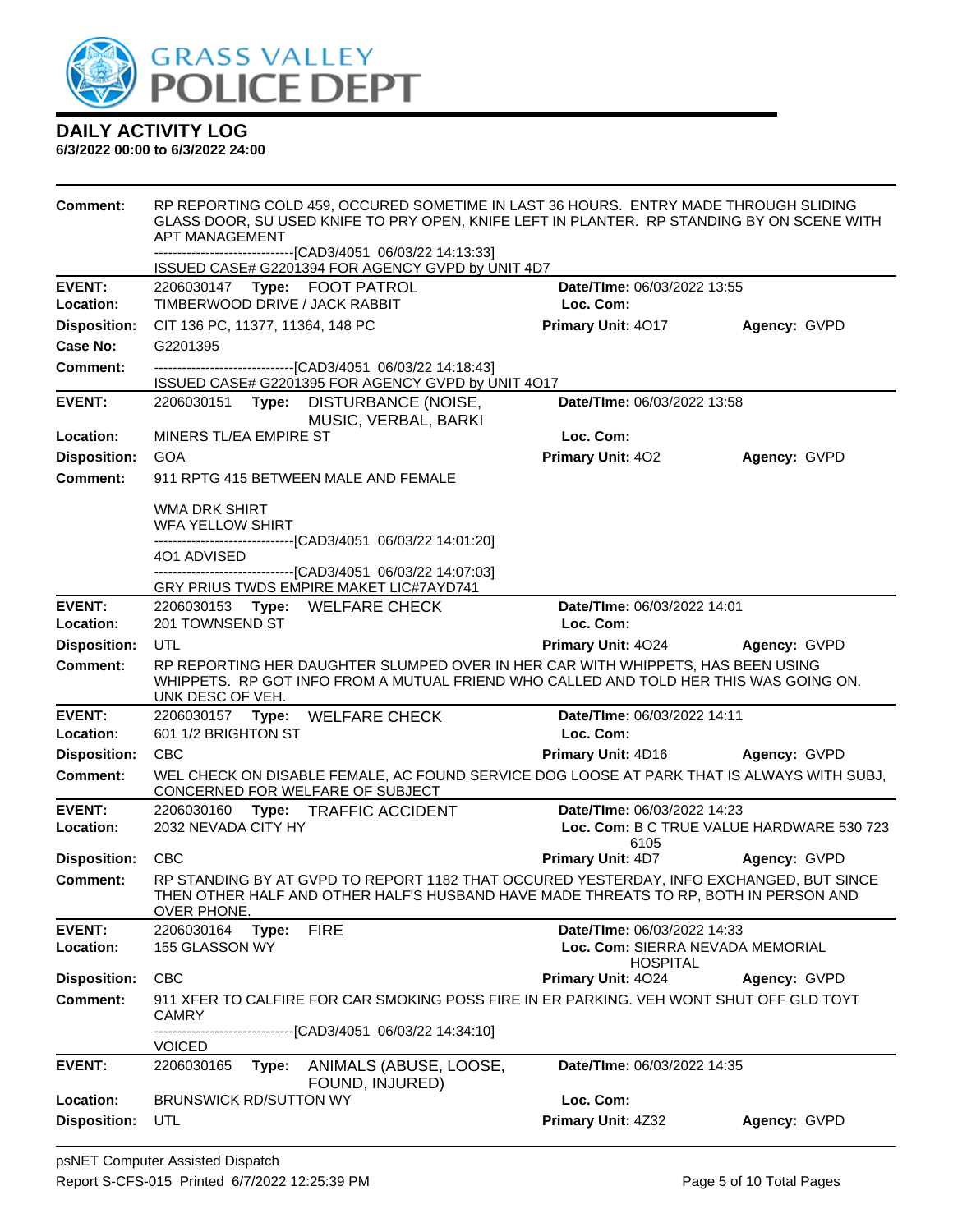

| <b>Comment:</b>                        |                                          |       | 911 REPORTING LOOSE TURKEY IN MIDDLE OF INTERSECTION.                                                                                                                                                                                                                    |                             |                     |
|----------------------------------------|------------------------------------------|-------|--------------------------------------------------------------------------------------------------------------------------------------------------------------------------------------------------------------------------------------------------------------------------|-----------------------------|---------------------|
| <b>EVENT:</b>                          | 2206030168                               |       | Type: FOLLOWUP                                                                                                                                                                                                                                                           | Date/TIme: 06/03/2022 14:42 |                     |
| Location:                              | 129 MILL ST                              |       |                                                                                                                                                                                                                                                                          | Loc. Com:                   |                     |
| <b>Disposition:</b>                    | <b>CBC</b>                               |       |                                                                                                                                                                                                                                                                          | <b>Primary Unit: 402</b>    | Agency: GVPD        |
| Comment:                               |                                          |       | -------------------------------[CAD3/4051 06/03/22 14:42:45]<br>EVENT LOCATION CHANGED FROM 129 MILL                                                                                                                                                                     |                             |                     |
| <b>EVENT:</b>                          |                                          |       | 2206030171 Type: ANIMALS (ABUSE, LOOSE,<br>FOUND, INJURED)                                                                                                                                                                                                               | Date/TIme: 06/03/2022 14:55 |                     |
| Location:                              | 251 GLENBROOK DR                         |       |                                                                                                                                                                                                                                                                          | Loc. Com:                   |                     |
| <b>Disposition:</b>                    | <b>CBC</b>                               |       |                                                                                                                                                                                                                                                                          | Primary Unit: 4Z32          | Agency: GVPD        |
| <b>Comment:</b>                        |                                          |       | --------------------------------[CAD3/4051 06/03/22 14:59:02]<br>EVENT LOCATION CHANGED FROM GLENBROOK RD                                                                                                                                                                |                             |                     |
| <b>EVENT:</b>                          |                                          |       | 2206030173 Type: ANIMALS (ABUSE, LOOSE,<br>FOUND, INJURED)                                                                                                                                                                                                               | Date/TIme: 06/03/2022 15:00 |                     |
| Location:                              | <b>BRUNSWICK RD/SUTTON WY</b>            |       |                                                                                                                                                                                                                                                                          | Loc. Com:                   |                     |
| <b>Disposition:</b>                    | <b>UTL</b>                               |       |                                                                                                                                                                                                                                                                          | <b>Primary Unit: 4Z32</b>   | <b>Agency: GVPD</b> |
| Comment:                               |                                          |       | RP REPORTING TURKEY LOOSE ON CORNER OR BRUNSWICK/SUTTON NEAREST VALENTINAS. RP STATES<br>TURKEY APPEARS SCARED, BUT NOT IN ROADWAY.                                                                                                                                      |                             |                     |
| <b>EVENT:</b>                          |                                          |       | 2206030177 Type: TRAFFIC ACCIDENT                                                                                                                                                                                                                                        | Date/TIme: 06/03/2022 15:11 |                     |
| Location:                              | <b>BRUNSWICK RD/SUTTON WY</b>            |       |                                                                                                                                                                                                                                                                          | Loc. Com:                   |                     |
| <b>Disposition:</b>                    | <b>RPT</b>                               |       |                                                                                                                                                                                                                                                                          | Primary Unit: 4Z15          | Agency: GVPD        |
| Case No:                               | G2201396                                 |       |                                                                                                                                                                                                                                                                          |                             |                     |
| <b>Comment:</b>                        | REQ REPORT.<br>10-39 CALFIRE FOR C2 RESP |       | 1182 BLK CHEV TRAVERSE AND TAN JEEP WRANGLER. VEH PULLED OVER INTO BANK OF AMERICA LOT, RP<br>-----------------------[CAD1/4085 06/03/22 15:28:53]<br>-------------------------------[CAD3/4051 06/03/22 15:32:29]<br>ISSUED CASE# G2201396 FOR AGENCY GVPD by UNIT 4Z15 |                             |                     |
| <b>EVENT:</b>                          |                                          |       | 2206030183 Type: ANIMALS (ABUSE, LOOSE,<br>FOUND, INJURED)                                                                                                                                                                                                               | Date/TIme: 06/03/2022 15:25 |                     |
| <b>Disposition:</b><br><b>Comment:</b> | <b>CBC</b>                               |       |                                                                                                                                                                                                                                                                          | Primary Unit: 4Z32          | Agency: GVPD        |
| <b>EVENT:</b>                          | 2206030186                               |       | Type: PROPERTY LOST OR FOUND                                                                                                                                                                                                                                             | Date/TIme: 06/03/2022 15:35 |                     |
| Location:                              | 2054 NEVADA CITY HIGHWAY                 |       |                                                                                                                                                                                                                                                                          | Loc. Com: SAVE MART         |                     |
| <b>Disposition:</b>                    | <b>CBC</b>                               |       |                                                                                                                                                                                                                                                                          | <b>Primary Unit: 4D7</b>    | Agency: GVPD        |
| <b>Comment:</b>                        |                                          |       | RP REQ TO TURN IN WALLET FOUND PARKING LOT OF SAVEMART, LARGE AMOUNT OF CASH IN IT. RP I<br>STANDING BY IN ROOD CENTER LOBBY.                                                                                                                                            |                             |                     |
| <b>EVENT:</b>                          | 2206030193                               |       | Type: 911 UNKNOWN<br>(HANGUPS, ABAN'S)                                                                                                                                                                                                                                   | Date/TIme: 06/03/2022 15:45 |                     |
| Location:                              | 1913 NEVADA CITY HY                      |       |                                                                                                                                                                                                                                                                          | Loc. Com: ARCO AMPM         |                     |
| <b>Disposition:</b>                    | <b>HBD</b>                               |       |                                                                                                                                                                                                                                                                          | <b>Primary Unit:</b>        | Agency: GVPD        |
| <b>Comment:</b>                        | 911 ABAN                                 |       |                                                                                                                                                                                                                                                                          |                             |                     |
|                                        | ***** EVENT CLOSED BY CAD1               |       | ----------------------[CAD1/4085_06/03/22 15:46:22]<br>EVENT LOCATION CHANGED FROM LAT: 39.23408200 LONG: -121.039112 GRASS VALLEY<br>--------------------------------[CAD1/4085 06/03/22 15:46:28]<br>ON CALLBACK, ACCIDENTAL, CODE 4.                                  |                             |                     |
| <b>EVENT:</b>                          | 2206030194                               | Type: | ANIMALS (ABUSE, LOOSE,<br>FOUND, INJURED)                                                                                                                                                                                                                                | Date/TIme: 06/03/2022 15:49 |                     |
| <b>Disposition:</b><br><b>Comment:</b> | <b>CBC</b>                               |       |                                                                                                                                                                                                                                                                          | <b>Primary Unit: 4Z32</b>   | Agency: GVPD        |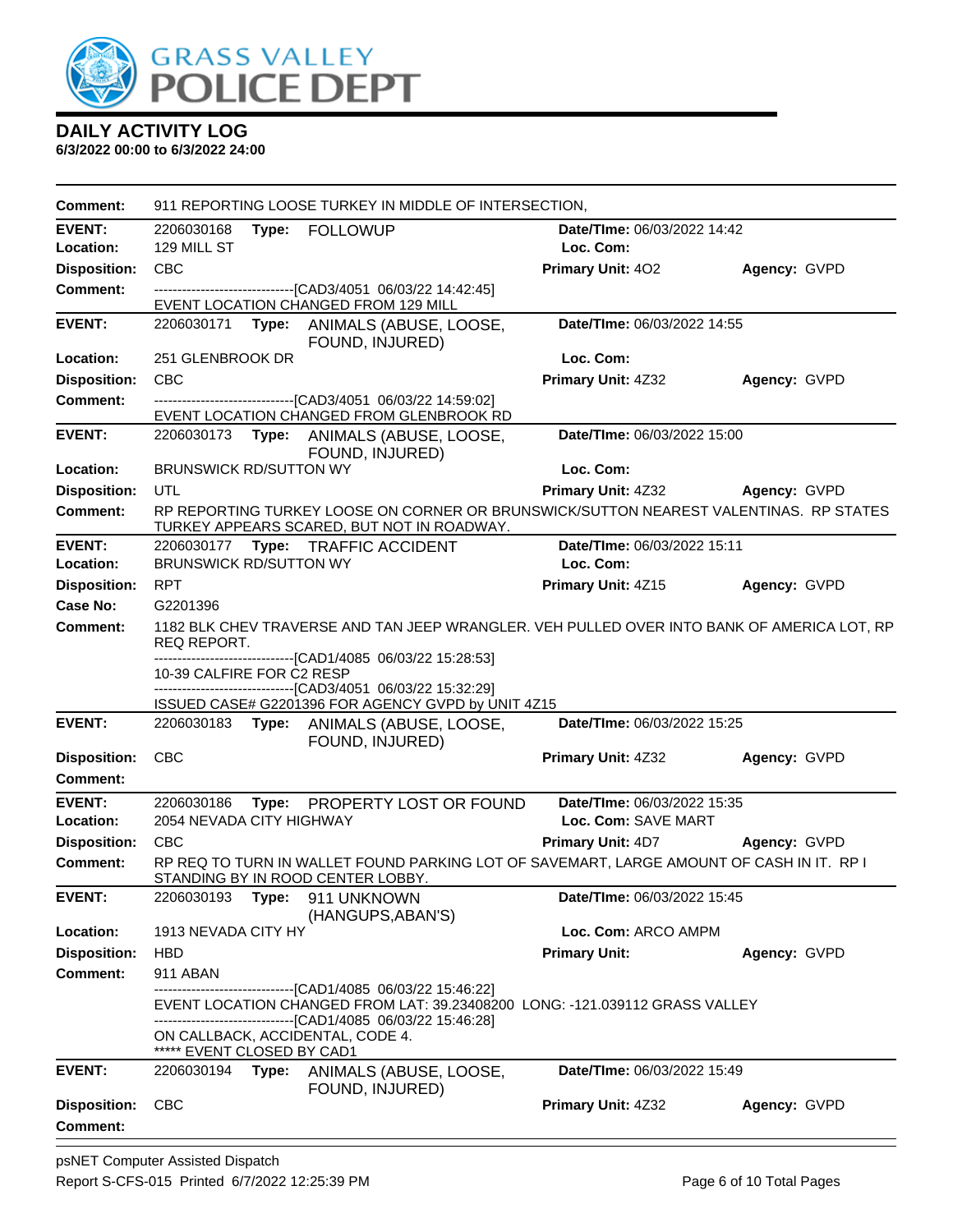

| <b>EVENT:</b>              | 2206030196<br>Type:           | TRAFFIC (DUI, PARKING,<br>SPEED, HAZ                                                                                                                                                                              | Date/TIme: 06/03/2022 15:58              |              |
|----------------------------|-------------------------------|-------------------------------------------------------------------------------------------------------------------------------------------------------------------------------------------------------------------|------------------------------------------|--------------|
| Location:                  | RAILROAD AV/IDAHO MARYLAND RD |                                                                                                                                                                                                                   | Loc. Com:                                |              |
| <b>Disposition:</b>        | <b>CBC</b>                    |                                                                                                                                                                                                                   | Primary Unit: 4024                       | Agency: GVPD |
| <b>Comment:</b>            |                               | ---------------------------------[CAD3/4051 06/03/22 15:58:19]<br>EVENT LOCATION CHANGED FROM RAILROAD / IDAHO MARYLAND                                                                                           |                                          |              |
| <b>EVENT:</b>              |                               | 2206030199 Type: PUBLIC RELATION CONTACT                                                                                                                                                                          | Date/TIme: 06/03/2022 16:03              |              |
| Location:                  | 647 E MAIN ST                 |                                                                                                                                                                                                                   | Loc. Com: MMM TOWING                     |              |
| <b>Disposition:</b>        | <b>CBC</b>                    |                                                                                                                                                                                                                   | Primary Unit: 401                        | Agency: GVPD |
| <b>Comment:</b>            |                               | RP REQ 10-21 FROM GVPD, REGARDING VEH RELEASE FOR SUBJ WHO ONLY HAS AN EXPIRED LICENSE.<br>-------------------------------[CAD3/4051 06/03/22 16:19:54]                                                           |                                          |              |
|                            | 401 TO HANDLE                 |                                                                                                                                                                                                                   |                                          |              |
| <b>EVENT:</b>              | 2206030202<br>Type:           | TRAFFIC (DUI, PARKING,<br>SPEED, HAZ                                                                                                                                                                              | Date/TIme: 06/03/2022 16:08              |              |
| Location:                  | <b>BRUNSWICK OVERPASS</b>     |                                                                                                                                                                                                                   | Loc. Com:                                |              |
| <b>Disposition:</b>        | <b>CBC</b>                    |                                                                                                                                                                                                                   | Primary Unit: 4D7                        | Agency: GVPD |
| Comment:                   | 911 RPTG TRAFFIC LIGHT OUT    |                                                                                                                                                                                                                   |                                          |              |
| <b>EVENT:</b><br>Location: | 201 TOWNSEND ST               | 2206030204 Type: WELFARE CHECK                                                                                                                                                                                    | Date/TIme: 06/03/2022 16:18<br>Loc. Com: |              |
| <b>Disposition:</b>        | CBC SUBJ CODE 4 IN HOME       |                                                                                                                                                                                                                   | <b>Primary Unit: 402</b>                 | Agency: GVPD |
| <b>Comment:</b>            | IN VEH.                       | RP RPTG XRAY IN VEH GRY SUBA DOING WHIPPETS. RP WAS THERE EARLIER AND SAW SUBJ PASSED OUT                                                                                                                         |                                          |              |
| <b>EVENT:</b>              | 2206030209<br>Type:           | WEAPONS (BRANDISH, PROM<br>SHOOTING, ANY                                                                                                                                                                          | Date/TIme: 06/03/2022 16:37              |              |
| Location:                  | 321 DORSEY DR # 2             |                                                                                                                                                                                                                   | Loc. Com: GRASS VALLEY SENIOR CENTER     |              |
| <b>Disposition:</b>        | <b>CBC</b>                    |                                                                                                                                                                                                                   | <b>APARTMENTS</b><br>Primary Unit: 4D7   | Agency: GVPD |
| <b>Comment:</b>            |                               | RPREQ 10-21 REGARDING GUN LAWS. RP WAS ADVISED HE SHOULD LIKELY CONTACT AN ATTORNEY FOR                                                                                                                           |                                          |              |
|                            |                               | INFORMATION, BUT REQ 10-21 SPECIFICALLY REGARDING HIS RIGHT TO OWN A "HOMESTEAD RIFLE"                                                                                                                            |                                          |              |
| <b>EVENT:</b>              | 2206030210                    | Type: ASSAULTS, BATTERY (415<br>PHYSICAL)                                                                                                                                                                         | Date/TIme: 06/03/2022 16:38              |              |
| Location:                  | 10821 SQUIRREL CREEK RD       |                                                                                                                                                                                                                   | Loc. Com: SCOTTEN SCHOOL                 |              |
| <b>Disposition:</b>        | CBC SCHOOL TO HANDLE FURTHER  |                                                                                                                                                                                                                   | Primary Unit: 403                        | Agency: GVPD |
| <b>Comment:</b>            |                               | RP REPORITNG HIS DAUGHTER WAS ASSAULTED ON BUS BETWEEN SCHOOL AND NEVADA WOODS<br>APARTMENTS. DAUGHTER WAS SHOVED INTO WINDOW, DECLINING MED. REQ 10-21<br>-------------------------[CAD1/4085_06/03/22_16:59:59] |                                          |              |
|                            | 4O3 TO HANDLE                 |                                                                                                                                                                                                                   |                                          |              |
| <b>EVENT:</b>              | 2206030211<br>Type:           | <b>ALL OTHERS</b>                                                                                                                                                                                                 | Date/TIme: 06/03/2022 16:40              |              |
| Location:                  | 125 NEAL ST                   |                                                                                                                                                                                                                   | Loc. Com:                                |              |
| <b>Disposition:</b>        | CBC                           |                                                                                                                                                                                                                   | Primary Unit: 402                        | Agency: GVPD |
| <b>Comment:</b>            |                               | -------------------[CAD3/4051_06/03/22 16:40:58]<br>EVENT LOCATION CHANGED FROM 125 NEAL                                                                                                                          |                                          |              |
| <b>EVENT:</b>              | 2206030216<br>Type:           | DISTURBANCE (NOISE,                                                                                                                                                                                               | Date/TIme: 06/03/2022 16:52              |              |
|                            |                               | MUSIC, VERBAL, BARKI                                                                                                                                                                                              |                                          |              |
| Location:                  | 165 MILL ST                   |                                                                                                                                                                                                                   | Loc. Com: DEL ORO 530 272 1646           |              |
| <b>Disposition:</b>        | CBC                           |                                                                                                                                                                                                                   | Primary Unit: 402                        | Agency: GVPD |
| <b>Comment:</b>            | <b>CTC</b>                    | 911 RPTG HARASSMENT FROM PARENTS OF J WHO HAD PREVIOUS ISSUES WITH RP. RP IFO THEATER FOR                                                                                                                         |                                          |              |
| <b>EVENT:</b>              | 2206030222<br>Type:           | <b>WELFARE CHECK</b>                                                                                                                                                                                              | Date/TIme: 06/03/2022 17:08              |              |
| Location:                  | 375 BRUNSWICK RD              |                                                                                                                                                                                                                   | Loc. Com: WEST AMERICA BANK              |              |
| <b>Disposition:</b>        | UTL                           |                                                                                                                                                                                                                   | Primary Unit: 4024                       | Agency: GVPD |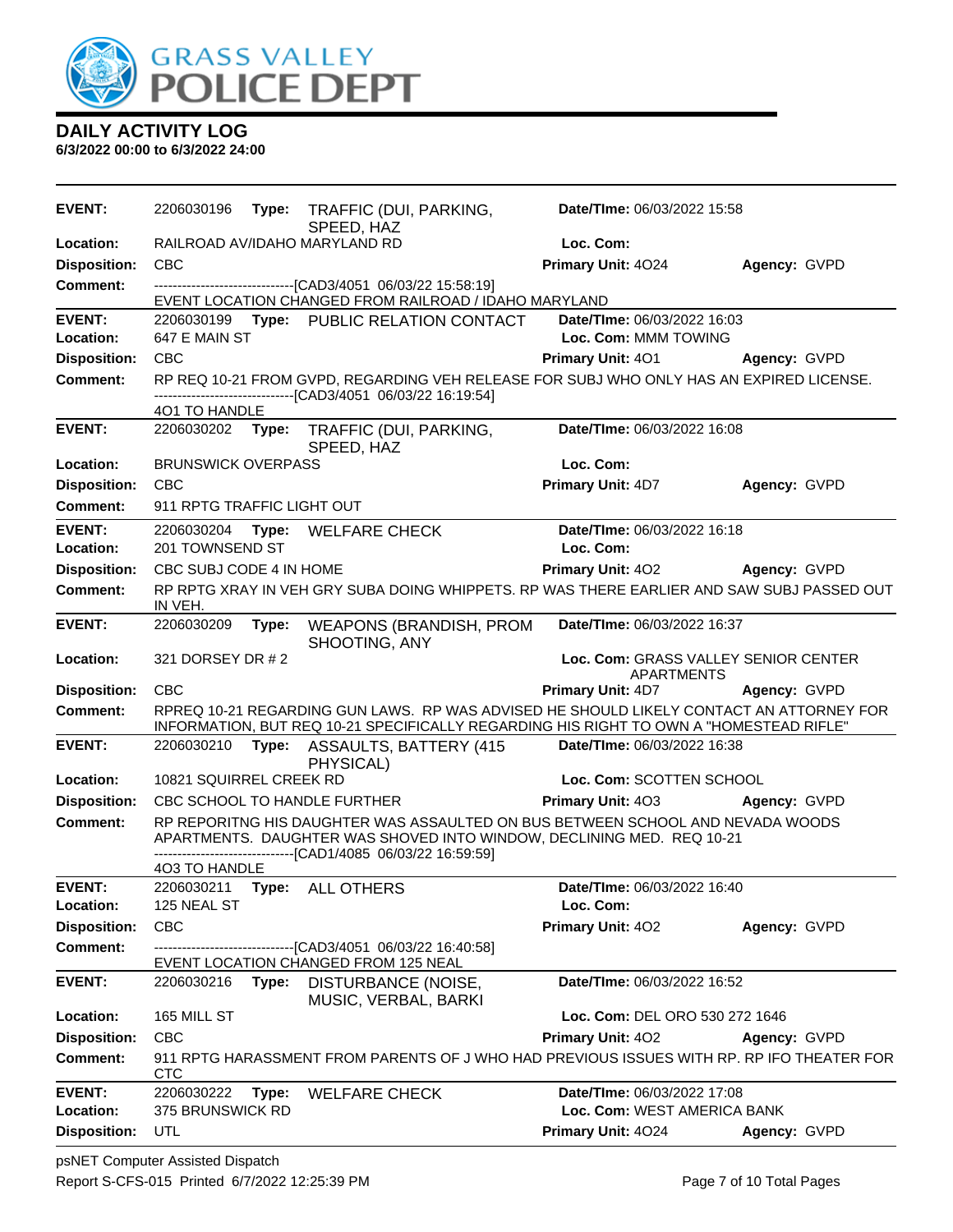

| <b>Comment:</b>                        |                                                |       | BEEN OUT FRONT FOR OVER AN HOUR AND IS FRIGHTENING SOME PATRONS.                                                                              | RP REPORTING WMA WEARING BATHROBE AND SCREMING IN AIR ON LAWN IFO BANK. RP STATES HE HAS |                                          |  |
|----------------------------------------|------------------------------------------------|-------|-----------------------------------------------------------------------------------------------------------------------------------------------|------------------------------------------------------------------------------------------|------------------------------------------|--|
| <b>EVENT:</b>                          |                                                |       | 2206030224 Type: CITIZEN ASSIST (CIVIL<br>STANDBY'S, LOCKOUT                                                                                  | Date/TIme: 06/03/2022 17:17                                                              |                                          |  |
| Location:                              | 1262 SUTTON WY                                 |       |                                                                                                                                               |                                                                                          | Loc. Com: HOSPITALITY HOUSE 530 271 7144 |  |
| <b>Disposition:</b>                    | <b>CBC</b>                                     |       |                                                                                                                                               | <b>Primary Unit: 401</b>                                                                 | Agency: GVPD                             |  |
| <b>Comment:</b>                        | CLEARANCE                                      |       |                                                                                                                                               |                                                                                          |                                          |  |
| <b>EVENT:</b><br>Location:             | Type: TRESPASS<br>2206030225<br>415 CENTRAL AV |       |                                                                                                                                               | Date/TIme: 06/03/2022 17:18<br>Loc. Com: MEMORIAL PARK                                   |                                          |  |
| <b>Disposition:</b>                    | <b>UTL</b>                                     |       |                                                                                                                                               | Primary Unit: 4024 Agency: GVPD                                                          |                                          |  |
| <b>Comment:</b>                        | THEFT                                          |       | RP RPTG 5 J'S WALKING THROUGH CONSTRUCTION SITE TRESPASSING. RP CONCERNED FOR SAFETY AND<br>--------------------[CAD3/4051_06/03/22 17:18:51] |                                                                                          |                                          |  |
|                                        |                                                |       | J'S ALL WEARING BLK AND 1 SCOOTER                                                                                                             |                                                                                          |                                          |  |
| <b>EVENT:</b>                          |                                                |       | 2206030233 Type: CITIZEN ASSIST (CIVIL<br>STANDBY'S, LOCKOUT                                                                                  | Date/TIme: 06/03/2022 18:05                                                              |                                          |  |
| Location:                              | 1262 SUTTON WY                                 |       |                                                                                                                                               |                                                                                          | Loc. Com: HOSPITALITY HOUSE 530 271 7144 |  |
| <b>Disposition:</b>                    | <b>CBC</b>                                     |       |                                                                                                                                               | <b>Primary Unit: 4D7</b>                                                                 | Agency: GVPD                             |  |
| <b>Comment:</b>                        |                                                |       | 911 REQG COURTESY RIDE TO CSU FOR GUEST<br>-------------------------------[CAD3/4051 06/03/22 18:07:46]                                       |                                                                                          |                                          |  |
|                                        |                                                |       | RP STATED SHES SITTING AT BUS DEPOT FOR CTC                                                                                                   |                                                                                          |                                          |  |
|                                        | 401 ADVISED TO REVIEW                          |       | ------------------------------[CAD3/4051 06/03/22 18:08:05]                                                                                   |                                                                                          |                                          |  |
| <b>EVENT:</b>                          |                                                |       | 2206030235 Type: DISTURBANCE (NOISE,<br>MUSIC, VERBAL, BARKI                                                                                  | Date/TIme: 06/03/2022 18:16                                                              |                                          |  |
| Location:                              | 660 MINNIE ST                                  |       |                                                                                                                                               | Loc. Com: CONDON PARK SKATE PARK                                                         |                                          |  |
| <b>Disposition:</b>                    | <b>CBC</b>                                     |       |                                                                                                                                               | Primary Unit: 402 Agency: GVPD                                                           |                                          |  |
| Comment:                               |                                                |       | RP UNSURE IF 6 JS AT SKATE PARK IN A 415 OR HAVING A BBQ. PER RP, APPEARS APPROX 6 J'S ROLLING<br>IN THE DIRT, LOOKS LIKE CAUSING A RUCKUS    |                                                                                          |                                          |  |
| <b>EVENT:</b>                          |                                                |       | 2206030242 Type: FOLLOWUP                                                                                                                     | Date/TIme: 06/03/2022 19:35                                                              |                                          |  |
| Location:                              | 244 DORSEY DR # 52                             |       |                                                                                                                                               | Loc. Com:                                                                                |                                          |  |
| <b>Disposition:</b>                    | <b>CBC</b>                                     |       |                                                                                                                                               | Primary Unit: 4020                                                                       | Agency: GVPD                             |  |
| <b>Comment:</b>                        |                                                |       | RP REQ 10-21 REF EVENT 2206030217                                                                                                             |                                                                                          |                                          |  |
| <b>EVENT:</b>                          |                                                |       | 2206030252 Type: FOLLOWUP                                                                                                                     | Date/TIme: 06/03/2022 20:50                                                              |                                          |  |
| Location:                              | 200 DORSEY DR # 23<br><b>CBC</b>               |       |                                                                                                                                               | Loc. Com:<br><b>Primary Unit: 4D7</b>                                                    | Agency: GVPD                             |  |
| <b>Disposition:</b><br><b>Comment:</b> |                                                |       | RP REQ 10-21 REF CASE# G2201394 FOR AGENCY GVPD by UNIT 4D7. RP ADV SHE FOUND THE MONEY                                                       |                                                                                          |                                          |  |
|                                        |                                                |       |                                                                                                                                               |                                                                                          |                                          |  |
| <b>EVENT:</b><br>Location:             | 2206030256<br>129 S AUBURN ST                  | Type: | <b>VEHICLE STOP</b>                                                                                                                           | Date/TIme: 06/03/2022 21:01                                                              | Loc. Com: GRASS VALLEY POLICE DEPARTMENT |  |
| <b>Disposition:</b>                    | WA                                             |       |                                                                                                                                               | Primary Unit: 4011                                                                       | Agency: GVPD                             |  |
| <b>Comment:</b>                        | License: 7E5809 State: CA                      |       |                                                                                                                                               |                                                                                          |                                          |  |
|                                        |                                                |       | -------------------[CAD3/4056_06/03/22 21:05:52]<br>EVENT LOCATION CHANGED FROM GVPD                                                          |                                                                                          |                                          |  |
| <b>EVENT:</b><br>Location:             | 415 MILL ST                                    |       | 2206030261 Type: FOLLOWUP                                                                                                                     | Date/TIme: 06/03/2022 21:17<br>Loc. Com:                                                 |                                          |  |
| <b>Disposition:</b>                    |                                                |       | CBC SUP TO G2201397, REMOVE FROM MUPS                                                                                                         | Primary Unit: 4011                                                                       | Agency: GVPD                             |  |
| <b>Comment:</b>                        |                                                |       | RP RPTG J RETURNED CASE # G2201397                                                                                                            |                                                                                          |                                          |  |
| <b>EVENT:</b><br>Location:             | 2206030262<br>EA MAIN ST/HUGHES RD             |       | <b>Type:</b> VEH CITES, VIN, TOWS, DUI                                                                                                        | Date/TIme: 06/03/2022 21:18<br>Loc. Com:                                                 |                                          |  |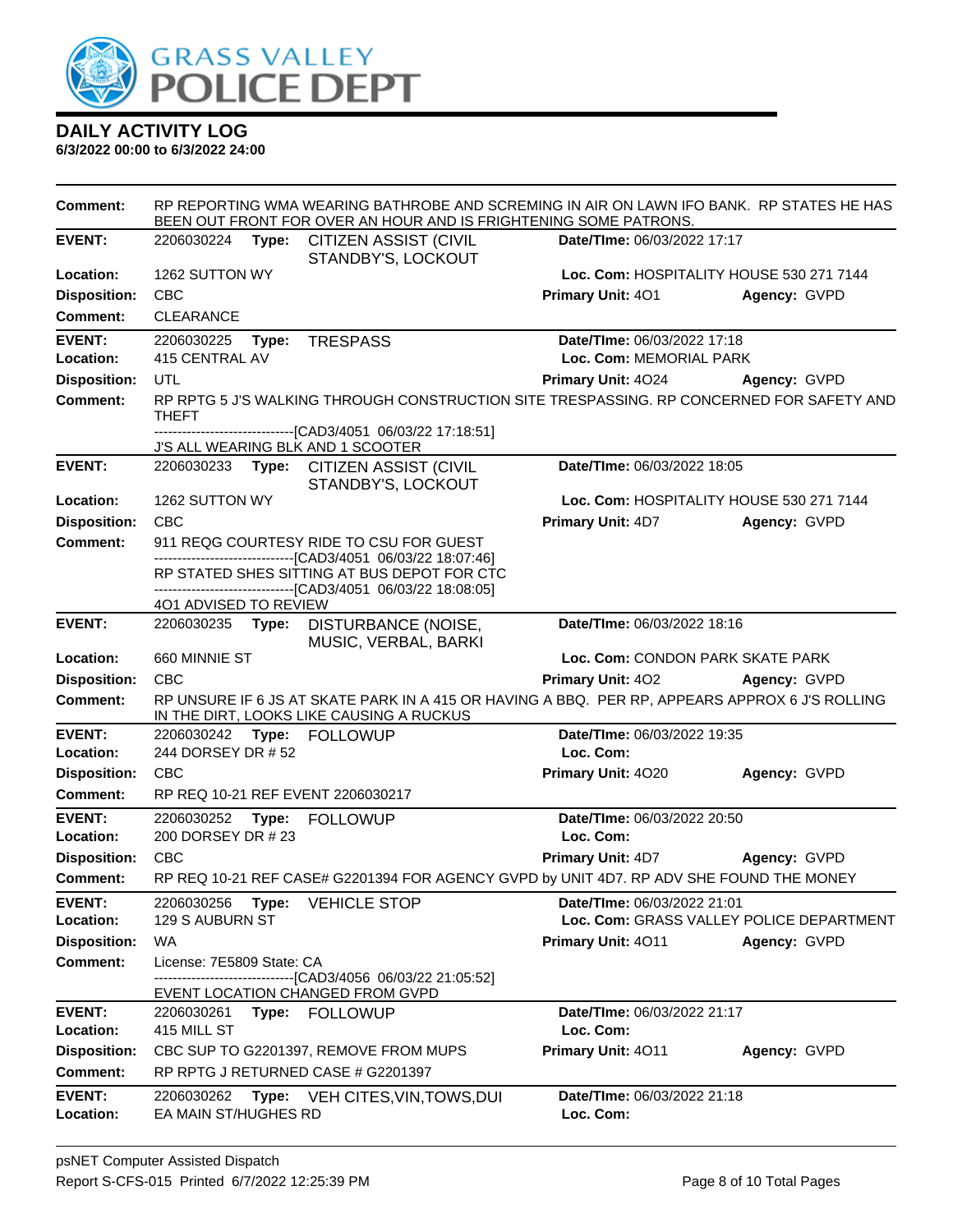

| <b>Disposition:</b> | <b>CBC</b>                                       |                                                                                                                                                                                                                              | Primary Unit: 4020               | Agency: GVPD        |
|---------------------|--------------------------------------------------|------------------------------------------------------------------------------------------------------------------------------------------------------------------------------------------------------------------------------|----------------------------------|---------------------|
| <b>Comment:</b>     | OW 1126                                          |                                                                                                                                                                                                                              |                                  |                     |
|                     |                                                  | -------------------------------[CAD3/4056_06/03/22 21:18:22]<br>EVENT LOCATION CHANGED FROM E MAIN/HUGHES                                                                                                                    |                                  |                     |
| <b>EVENT:</b>       | 2206030269<br>Type:                              | DISTURBANCE (NOISE,<br>MUSIC, VERBAL, BARKI                                                                                                                                                                                  | Date/TIme: 06/03/2022 22:17      |                     |
| Location:           | 275 DORSEY DR #41                                |                                                                                                                                                                                                                              | Loc. Com:                        |                     |
| <b>Disposition:</b> | CBC 98M                                          |                                                                                                                                                                                                                              | Primary Unit: 4020               | Agency: GVPD        |
| Comment:            |                                                  | RP ADV THERE IS A MALE FIXING UP THE APT AND NOT SUPPOSED TO BE WORKING ON THE APT IN THE<br>MIDDLE OF THE NIGHT. RP ADV SIL 4D SEDAN WITH RAIDERS STICKER. REQ 10-21.<br>-------------------------[4O20/MDT 06/03/22 22:43] |                                  |                     |
|                     |                                                  | CONT MADE W/ RP WHO ADVISED SUBJ IN 41 WAS MAKING REPAIRS TO APT CAUSING 415. CONT MADE W/<br>MAINTENANCE WORKER AT #41. QOA/QOD. NEG CRIME.<br>-------------------------------[CAD1/4074 06/03/22 22:46:29]                 |                                  |                     |
|                     |                                                  | EVENT LOCATION CHANGED FROM 275 DORSEY DR 45 GV                                                                                                                                                                              |                                  |                     |
| <b>EVENT:</b>       |                                                  | 2206030271 Type: ANIMALS (ABUSE, LOOSE,<br>FOUND, INJURED)                                                                                                                                                                   | Date/TIme: 06/03/2022 22:30      |                     |
| Location:           | 692 FREEMAN LN # A                               |                                                                                                                                                                                                                              | Loc. Com: RALEYS                 |                     |
| <b>Disposition:</b> | <b>HBD</b>                                       |                                                                                                                                                                                                                              | <b>Primary Unit:</b>             | Agency: GVPD        |
| <b>Comment:</b>     | ***** EVENT CLOSED BY CAD1                       | 911 CALLER REQ INFO ON WHETHER SNMH COULD STABILIZE HIS DOG. ADV TO CTC EMERGENCY VET.                                                                                                                                       |                                  |                     |
| <b>EVENT:</b>       |                                                  | 2206030274 Type: GV PUBLIC WORKS - WATER<br><b>ISSUE</b>                                                                                                                                                                     | Date/TIme: 06/03/2022 22:37      |                     |
| Location:           | 364 SUTTON WY #1                                 |                                                                                                                                                                                                                              | Loc. Com:                        |                     |
| <b>Disposition:</b> | <b>HBD</b>                                       |                                                                                                                                                                                                                              | <b>Primary Unit:</b>             | <b>Agency: GVPD</b> |
| <b>Comment:</b>     | GIVE HIM A 10-21.                                | RP RPTG CITY WATER IS COMING OUT MUDDY BROWN. RP WAS ADV TO CTC APT MANAGER. RP IS REQ PW                                                                                                                                    |                                  |                     |
|                     | 10-39 PUBLIC WORKS<br>***** EVENT CLOSED BY CAD1 | --------------------------[CAD1/4074_06/03/22 22:45:19]                                                                                                                                                                      |                                  |                     |
| <b>EVENT:</b>       |                                                  | 2206030276 Type: SUSPICIOUS CIRCUMSTANCE<br>(VEHICLE, PERSON                                                                                                                                                                 | Date/TIme: 06/03/2022 22:45      |                     |
| Location:           | 2 ROCKWOOD DR                                    |                                                                                                                                                                                                                              | Loc. Com:                        |                     |
| <b>Disposition:</b> | <b>UTL</b>                                       |                                                                                                                                                                                                                              | <b>Primary Unit: 4011</b>        | Agency: GVPD        |
| <b>Comment:</b>     | NEVER SEEN BEFORE.                               | 911 RPTG LARGE WHI FORD PICKUP DRIVING INTO THE PAKING LOT 3 TIMES. RP ADV THEY HAVE HAD<br>THEFTS OF CATALYTIC CONVERTERS LATELY. RP ALSO ADV EARLIER TODAY THERE WERE JS SHE HAD                                           |                                  |                     |
| <b>EVENT:</b>       | 2206030281<br>Type:                              | VEH CITES, VIN, TOWS, DUI                                                                                                                                                                                                    | Date/TIme: 06/03/2022 23:09      |                     |
| Location:           | 328 DORSEY DR                                    |                                                                                                                                                                                                                              | Loc. Com:                        |                     |
| <b>Disposition:</b> | <b>CBC</b>                                       |                                                                                                                                                                                                                              | Primary Unit: 4011               | Agency: GVPD        |
| <b>Comment:</b>     | OW VEH 4JUJ580                                   |                                                                                                                                                                                                                              |                                  |                     |
|                     |                                                  | ------[CAD3/4056 06/03/22 23:09:49]<br>EVENT LOCATION CHANGED FROM 328 DORSEY                                                                                                                                                |                                  |                     |
| <b>EVENT:</b>       | 2206030282<br>Type:                              | <b>SUSPICIOUS CIRCUMSTANCE</b><br>(VEHICLE, PERSON                                                                                                                                                                           | Date/TIme: 06/03/2022 23:10      |                     |
| Location:           | 109 OLYMPIA PARK RD                              |                                                                                                                                                                                                                              | Loc. Com: TACO BELL 530 477 8163 |                     |
| <b>Disposition:</b> | <b>CBC</b>                                       |                                                                                                                                                                                                                              | Primary Unit: 4020               | Agency: GVPD        |